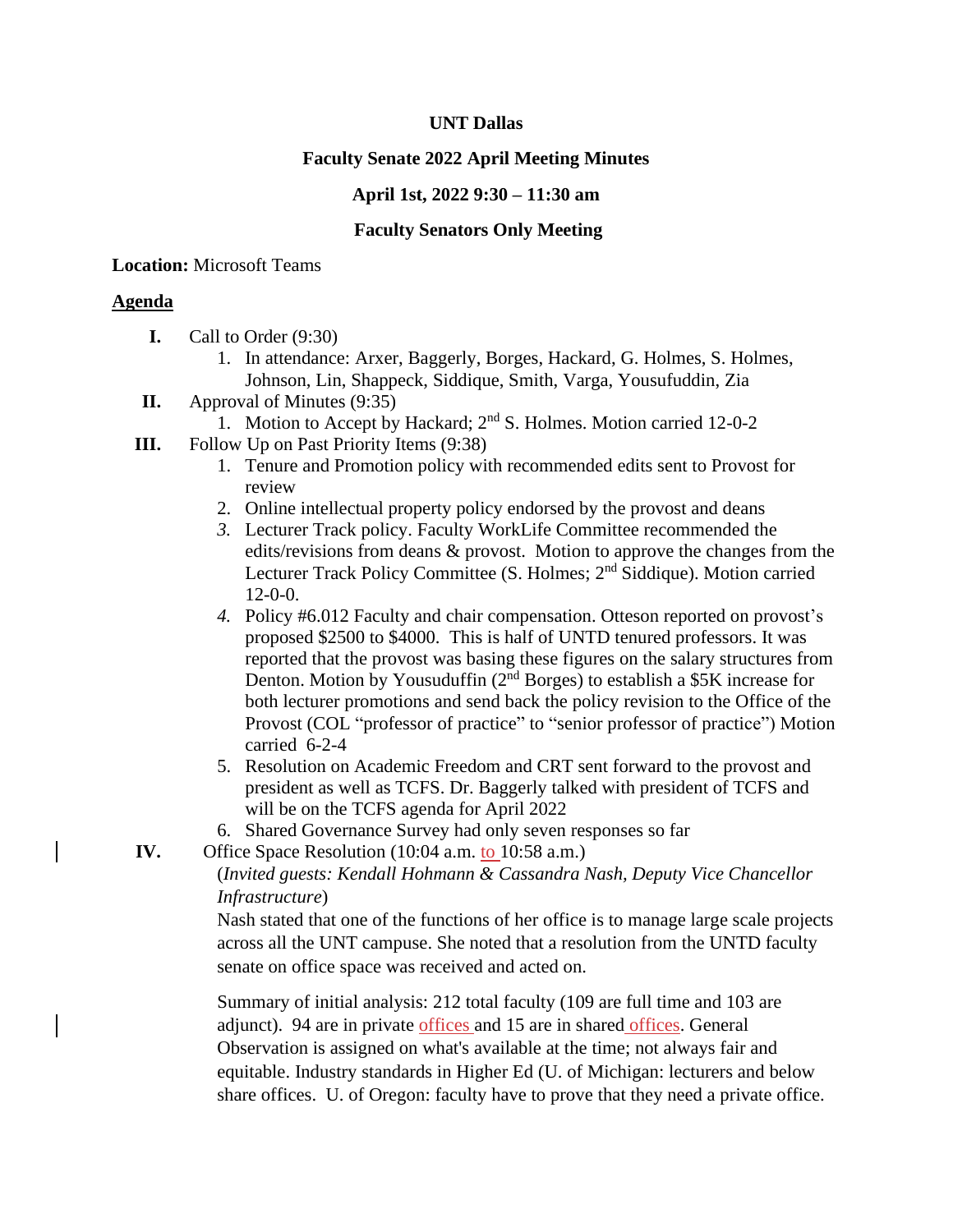Many faculty members there do not have private offices. UNT Denton try to do private offices for lecturers and higher, but they have run out of space. Denton has 120 sq.ft. per office while UofM and U of Oregon both 100 sq.ft, per office). UNT Dallas situation: rank of faculty could help to establish some standards.

Recommendations for UNTD: (1) establish standard size, layout, and method for assigning offices; (2) think about student needs and adjust to how we meet with students (e.g., meet with them outside class in designated meeting rooms); and (3) meet the needs of the non-full-time faculty (i.e. shared spaces for the adjuncts)

Borges: the idea of resolution was to address the plans of the Student Center before it was built.

Holmes, S.: The empty orientation rooms in the new Student Center should be repurposed as classrooms.

Hohmann: Shared images and designs for future faculty office space.

Yousufuddin: What about the portable (makeshift and temporary) building idea for faculty office space?

Nash: It's better to do renovations and set standards across campus. That is the solution for future growth. The portable building idea is not a cost effective solution.

Faculty led a discussion about seniority and longevity as possible factors that would determine who shares an office and who receives their own private office.

Borges: If we want to hire good faculty, we'll need private offices for the new faculty.

Nash: We do need buy-in from faculty. This is our first round of planning. Finalizing the approach will occur later on and we will consult the faculty again once faculty send formalized feedback. All institutions are experiencing extreme financial stress. The norm is not to have private office. The cost for a private office is \$50K/office. What are the priorities? Longevity? Rank? Incentivized stipends?

Baggerly: We'll have to discuss this as a faculty during a different meeting and conduct a vote and/or survey. There are many different perspectives regarding this issue.

Baggerly motion (2<sup>nd</sup> Borges): Faculty will send by May, 2022 constructive feedback to the Office of Strategic Infrastructure (Nash and Hohmann). Motion carried 13-0-0

#### **V.** Priority Items

1. Stop the clock policy: Provost and Deans offer a revised version of UNT Dallas Probationary Period policy 6.006 to include the concerns addressed in